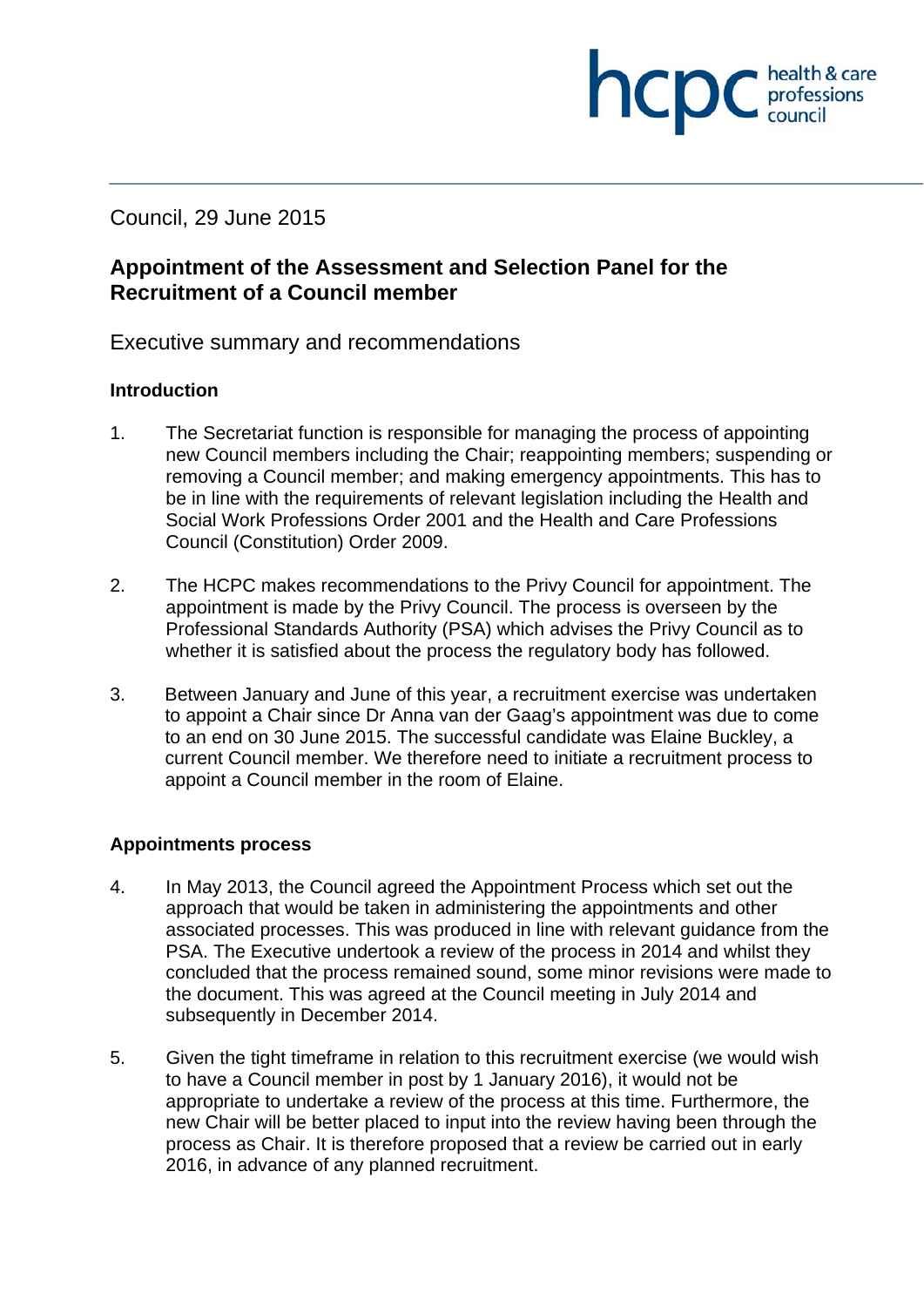### **Assessment and selection panel**

- 6. The proposed assessment and selection panel is as follows:
	- Elaine Buckley, Chair of Council and Chair of the Panel;
	- Gareth Hadley, Chair of the General Optical Council;
	- Penny Bennett, an independent;
- 7. Gareth Hadley was appointed Chair of the General Optical Council in February 2013. Gareth was the Chair of the panel for the recruitment of our Chair. He has extensive experience of public appointments having served as an Appointments Commissioner for the London, East of England and East Midlands Regions and this work included making appointments to the Health Professions Council.
- 8. Penny Bennett was the independent member for the recruitment of Chair. Penny has extensive experience in appointments having been a Health and Social Care Commissioner with both national and regional responsibilities for the appointments of Chairs, non-Executive Directors and members of a wide range of NHS bodies and NDBP's. More recently, she has been involved in the recruitment of Chairs and other non-Executive members of other healthcare regulators.

## **Decision**

The Council is invited agree the assessment and selection panel set out in paragraph 7.

#### **Background information**

- PSA Good practice in making Council member and chair appointments to regulatory bodies
- PSA Section 25C scrutiny process http://www.professionalstandards.org.uk/regulators/overseeingregulators/appointments-to-councils
- HCPC Appointments Process

#### **Resource implications**

 The appointments process is administered by the Secretariat Department. The resource implications have been included in planning for 2015-2016.